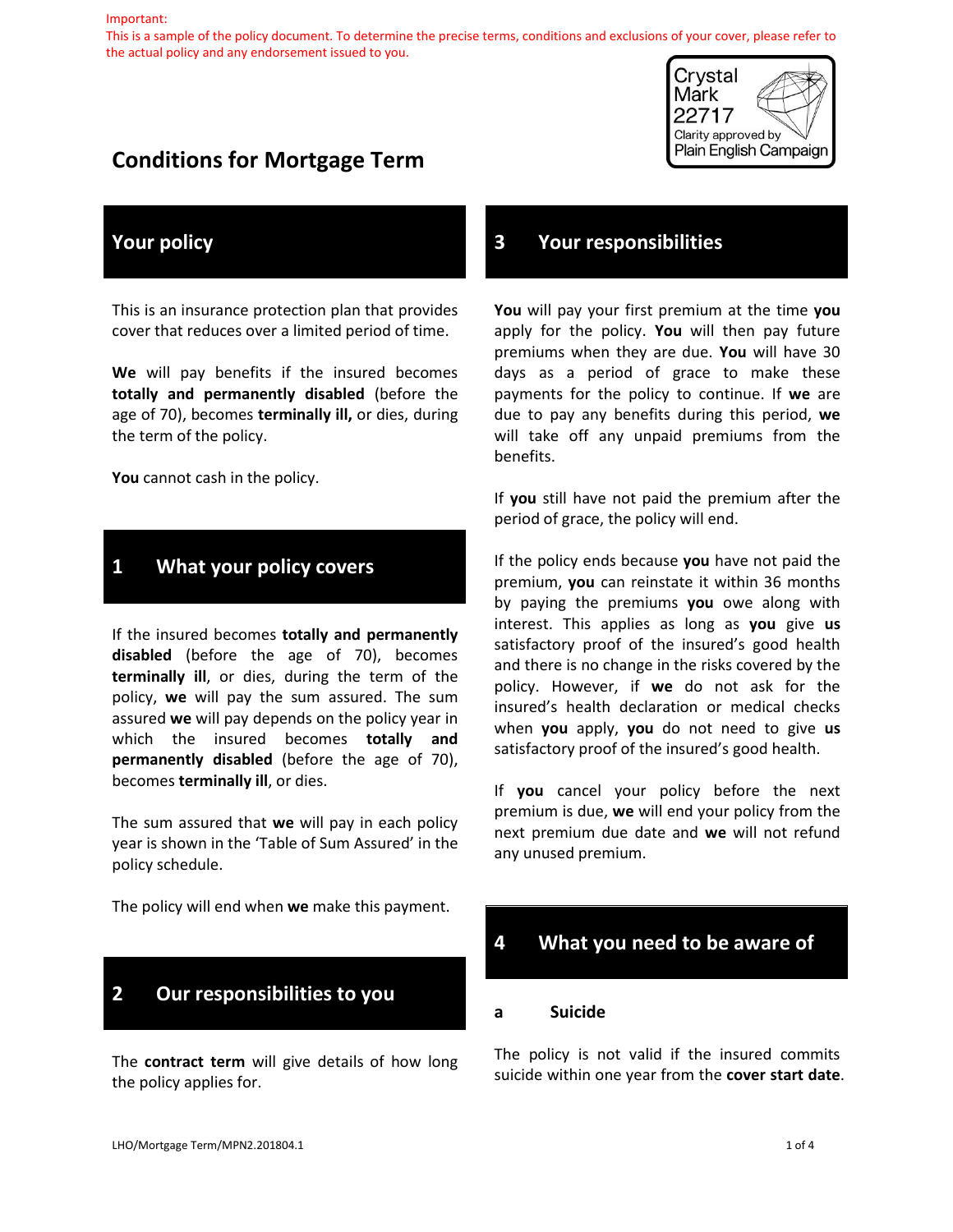**We** will refund the total premiums paid, without interest, from the **cover start date**.

#### **b Total and permanent disability (TPD) benefit**

Under the definition of **TPD**, if the insured is under 65 years old, he or she must be unable to carry out any occupation. **We** do not pay if the insured is merely unable to perform the same job as before, or is unable to perform a job to which his or her training, education or experience is suited for.

If the insured is 65 years old and above, but under 70 years old, he or she must be suffering from a **severe disability**. Otherwise, **we** will not pay the benefit.

However, if there is **total physical loss**, and the insured is under 70 years old, **we** will pay.

**We** will not pay this benefit if your claim arises from:

- deliberate acts such as self-inflicted injuries, illnesses or attempted suicide;
- unlawful acts, provoked assault or deliberate exposure to danger; or
- the effects of alcohol, drug or any dependence.

**We** will also not pay this benefit unless the insured is certified by a **registered medical practitioner** to have been **totally and permanently disabled** for at least six months in a row.

If the insured is also covered for **TPD** under any policies which have been issued in the past (whether issued by **us** or by any other insurer), the total **TPD** benefit due under all these policies cannot be more than S\$6.5 million (not including bonuses). In this case **we** will first take into account the amounts due under the earlier policies, and then pay out only an amount to

bring the total payments to S\$6.5 million (not including bonuses). The cover for death will be reduced by the **TPD** payment, and this remaining cover will continue as long as **you** pay premiums on it. **We** will work out the remaining cover as well as the reduced premium **you** will need to pay for this remaining cover.

#### **c Terminal illness benefit**

**We** will not pay this benefit if your claim arises from:

- deliberate acts such as self-inflicted injuries, illnesses or attempted suicide;
- unlawful acts, provoked assault, or deliberate exposure to danger; or
- the effects of alcohol, drugs or any dependence.

#### **d Making a claim**

**We** must be told within six months after the diagnosis or the event giving rise to the claim.

#### **e Refusing to pay a claim**

After **you** have been continuously covered for one year from the **cover start date**, **we** will pay your claim unless:

- it is a case of fraud;
- **you** fail to pay a premium;
- the insured has a **material pre-existing condition** which **you** did not tell **us** about when **you** applied for the policy; or
- the claim is excluded or not covered under the terms of the policy.

# **f Transferring the legal right of the policy**

**You** cannot assign (transfer) the policy unless **you** tell **us** in writing and **we** agree to the assignment.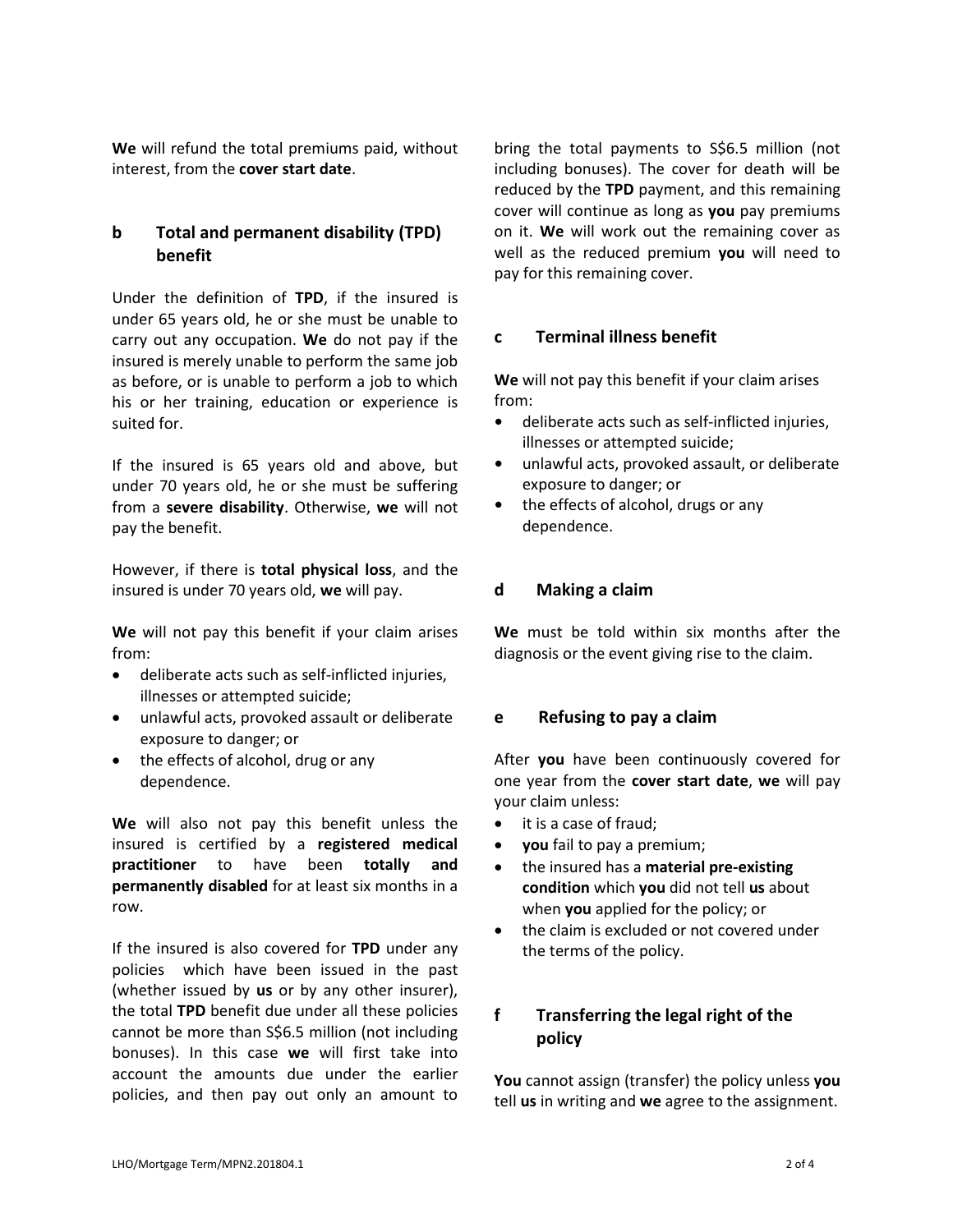#### **g Excluding third-party rights**

Anyone not directly involved in the policy cannot enforce it under the Contracts (Rights of Third Parties) Act (Chapter 53B).

# **5 Definitions**

**Contract term** means the **contract term** (or term) shown in the policy schedule (or endorsement) to the policy.

**Cover start date** means the date:

- **we** issue the policy;
- **we** issue an endorsement to include or increase a benefit; or
- **we** reinstate the policy; whichever is latest.

**Material pre-existing condition** means any condition that existed before the **cover start date**  which would have reasonably affected **our**  decision to accept your application and for which:

- the insured had symptoms that would have caused any sensible person to get medical treatment, advice or care;
- treatment was recommended by or received from a medical practitioner; or
- the insured had medical tests or investigations.

**Registered medical practitioner** means a doctor who is qualified in western medicine and is legally licensed in Singapore or has the qualifications recognised by the Singapore Medical Council.

**Severe disability** means the inability to perform at least three of the following activities of daily living, even with the aid of special equipment and always needing the help of another person throughout the entire activity.

- Washing the ability to wash in the bath or shower (including getting into and out of the bath or shower) or wash satisfactorily by other means.
- Dressing the ability to put on, take off, secure and unfasten all garments and, as appropriate, any braces, artificial limbs or other surgical appliances.
- Transferring  $-$  the ability to move from a bed to an upright chair or wheelchair and vice versa.
- Mobility the ability to move indoors from room to room on level surfaces.
- Toileting the ability to use the lavatory or otherwise manage bowel and bladder functions so as to maintain a satisfactory level of personal hygiene.
- Feeding the ability to feed oneself once food has been prepared and made available.

**Terminal illness**, and **terminally ill** mean an illness which, in the opinion of the **registered medical practitioner** involved and a **registered medical practitioner we** have appointed, is highly likely to lead to death within 12 months. However, **we** will exclude **terminal illness** in the presence of human immunodeficiency virus (HIV).

**Total and permanent disability (TPD)**, and **totally and permanently disabled**, mean any of the below.

- If the insured is under 65 years old, **TPD**, and **totally and permanently disabled** mean **total physical loss**, or the inability to take part in any paid work for the rest of a person's life.
- If the insured is 65 years old and above but under 70 years old, **TPD**, and **totally and permanently disabled** mean **total physical loss, or severe disability**.

#### **Total physical loss** means:

- the total and permanent loss of sight in both eyes;
- the loss of, or total and permanent loss of use of, two limbs at or above the wrist or ankle; or